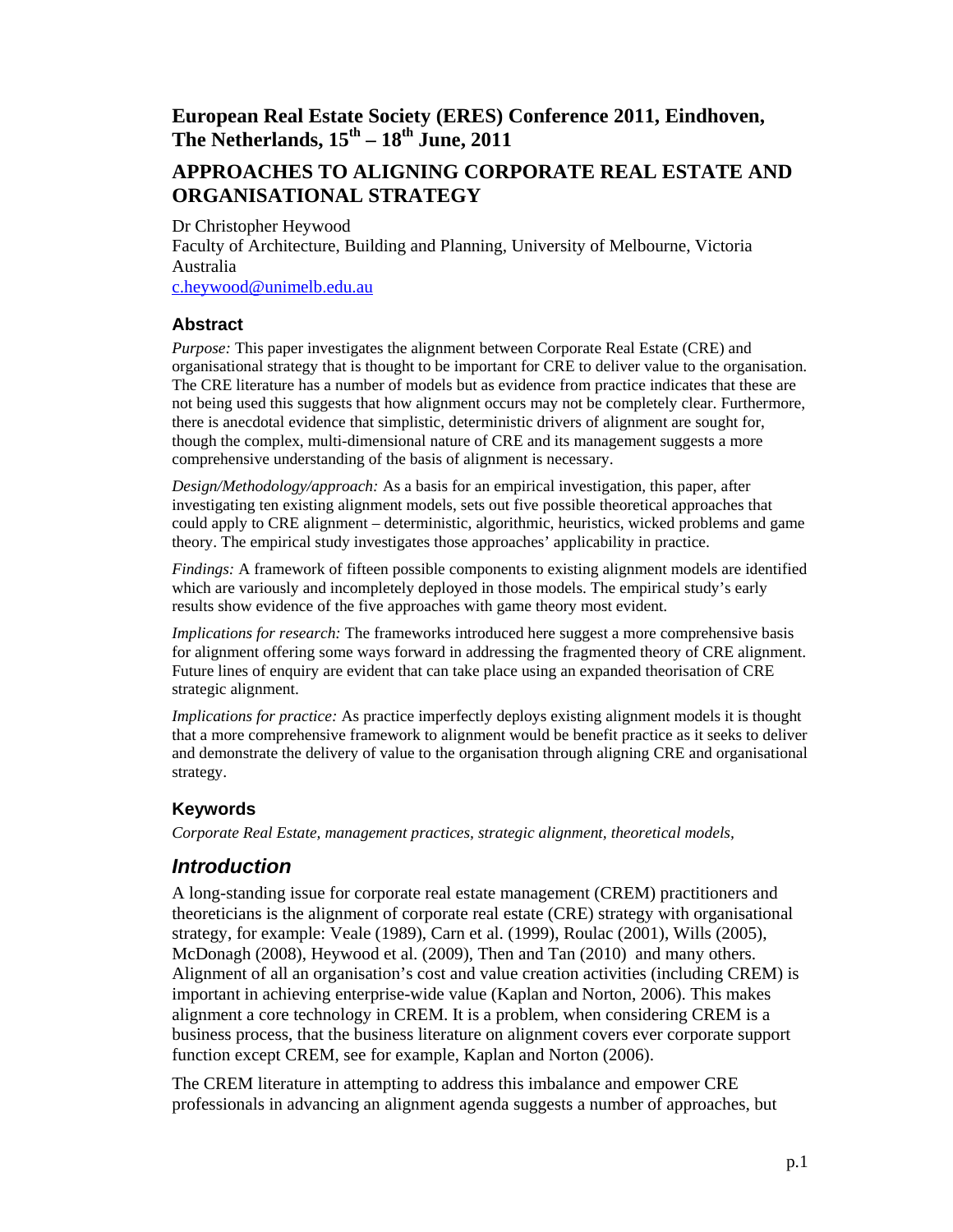evidence from practice indicates that these are not being employed, though CRE practitioners are consistently able to answer surveys on the positive state of their CRE alignment (Bon et al., 2002; DEGW, 2006; McDonagh, 2008).

There is anecdotal evidence from practice and also evident in the literature that simplistic, deterministic drivers of alignment are sought, for example Bouri et al. (2008), or that concentrating on single aspects of CRE – such as 'alternative workplace strategies' for a technologically-enabled, global workforce (Prasow and Sargent, 2009) – will be efficacious ways of being aligned<sup>1</sup>. Notwithstanding the value of these drivers and approaches, the complex, multi-dimensional nature of CRE and its management suggests that a more comprehensive understanding of alignment would be useful for practice and a significant advance in the CREM theory. That multi-dimensionality is seen in the, at least, four dimensions of practice and performance suggested for CREM (Heywood et al., 2004; Valenziano and Kious, 2005). Then and Tan (2010) similarly propose four alignment criteria in their recent facility management model. All these dimensions or criteria require consideration in any alignment model

For the purposes of this paper, alignment is the bringing into harmony things that differ or could differ (for instance corporate strategy and real estate strategy) by making them consistent or in agreement with each other (based on *Shorter Oxford Dictionary* definitions). Making differing things consistent implies movement to remove the difference; it could be either the CRE or the organisational strategy. The literature presumes the former but hints the latter is possible or even desirable (Osgood Jr, 2004 & 2009; Weatherhead, 1997).

## *Project aims & paper's aims*

This paper explores the existing basis of CRE strategic alignment and also considers a number of other approaches that could apply as a means of creating a more comprehensive understanding of the alignment phenomenon. The study from which the paper is drawn represents the first systematic empirical investigation of how CRE alignment is actually done across this expanded range of possible approaches. A review of the existing CRE literature on alignment using those approaches is a preliminary aspect of an empirical study of those approaches in CREM practice. Preliminary results of the study are also reported.

## *Existing approaches to alignment (Solutions to date)*

The CREM literature already suggests approaches to the alignment of CRE and organisational strategies. Wills (2005) provides a useful overview of work to that date, and while the CRE literature has expanded since 2005 the alignment aspect has not been explored much since then, despite alignment's persistence as an issue for CREM (Heywood et al., 2009). Though Then and Tan (2010) and Appel-Meulenbroek et al. (2010) represent, perhaps, a new phase of alignment work.

The CREM's literature's approaches to alignment include:

 $\overline{a}$ 

• Single CRE factors, for example: location (Bouri et al., 2008; Roulac, 2001; Spee and Douw, 2003), workplace (Haynes, 2008; Prasow and Sargent, 2009; Roulac, 2001), CREM's management forms (Acoba and Foster, 2003; Englert, 2001), property tenure (Crosby et al., 2006; Gibson and Lizieri, 2001), and capital finance (Pfnuer et al., 2004); and

 $1$ <sup>1</sup> This is not to suggest that implementing an alternative workplace could be considered simple.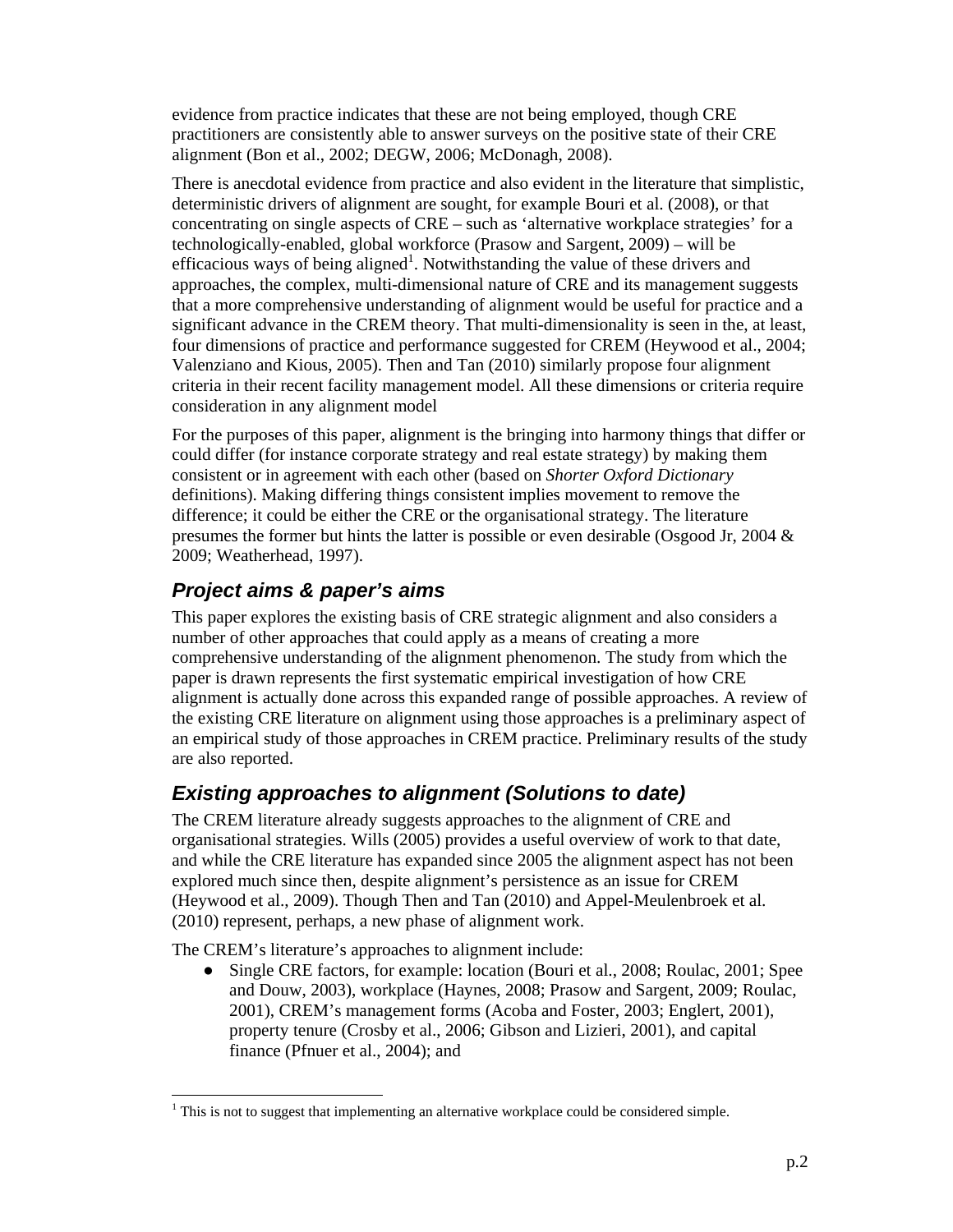● Creating a model for an alignment process, for example: O'Mara (1999), Osgood Jr (2004 & 2009), Edwards and Ellison (2003), Then (2005), Then and Tan (2010), White (1998), Wills (2005), and Weatherhead (1997).

The bases of these alignment models will be examined in more detail below, but despite a proliferation they have not been taken up much in the literature, though Nourse and Roulac (1993) has had some recent application – see Scheffer et al. (2006), Ali et al. (2006), Freybote (2007) and Roulac's (2001) own later work – as has O'Mara (1999) – see Singer et al. (2007). Nor do these models seem to have made much traction in practice, or at least there is little empirical evidence of the models in practice.

What seems to have occurred is that each new author has created their own explanation (model or theory) for alignment without much reference to previous models. This is not inappropriate that an emergent discipline attempting to define its core technologies and theoretical base will pursue multiple efforts and perspectives until a dominant or consensus position emerges. At present, it could be said that Nourse and Roulac (1993) is prevailing. Also, given the relatively recent emergence of CREM as a distinct discipline<sup>2</sup> it is probable there has been limited opportunity to educate property professionals in these alignment theories.

Given the number of models that have emerged over the last twenty years or so, it is appropriate to review them in order to understand their features and possible strengths and weaknesses. This is especially relevant given the poor uptake of these models as it is possible that other bases or approaches to alignment may be as, or more, efficacious.

Analysis of the ten models shows that the fifteen following components are variously present:

- Strategic triggers precipitating change in the organisation's environment;
- Corporate strategy (formation) (may also be styled as business planning);
- Business market data;
- External business factors (such as Porter (1980) 5-forces);
- Strategic drivers with known CRE consequences;
- Other (not CRE) strategic drivers, such as marketing-based ones;
- Audit of existing real estate (including performance evaluation either explicitly, or implicitly);
- Performance evaluation (either during or post-strategic action). This may also include gap analysis between existing and required statuses;
- Real estate market data/information (may be implied through reliance on CRE expert knowledge);
- CRE strategy formation;
- Strategy integration (the point of actual alignment);
- Integration with other corporate functions enacting something like Corporate Infrastructure Resources (CIR) (Materna and Parker, 1998)/Integrated Resource Infrastructure Solutions (IRIS) (Dunn et al., 2004);
- Real estate operating decisions (strategic implementation). These may also be called Strategic real estate options because of their strategic implications;
- Directionality usually uni-directional from corporate to CRE though feedback's inclusion implies bi-directionality; and
- Feedback.

 $\overline{a}$  $2<sup>2</sup>$  It is arguable though that CREM practices have been required since the first business commenced.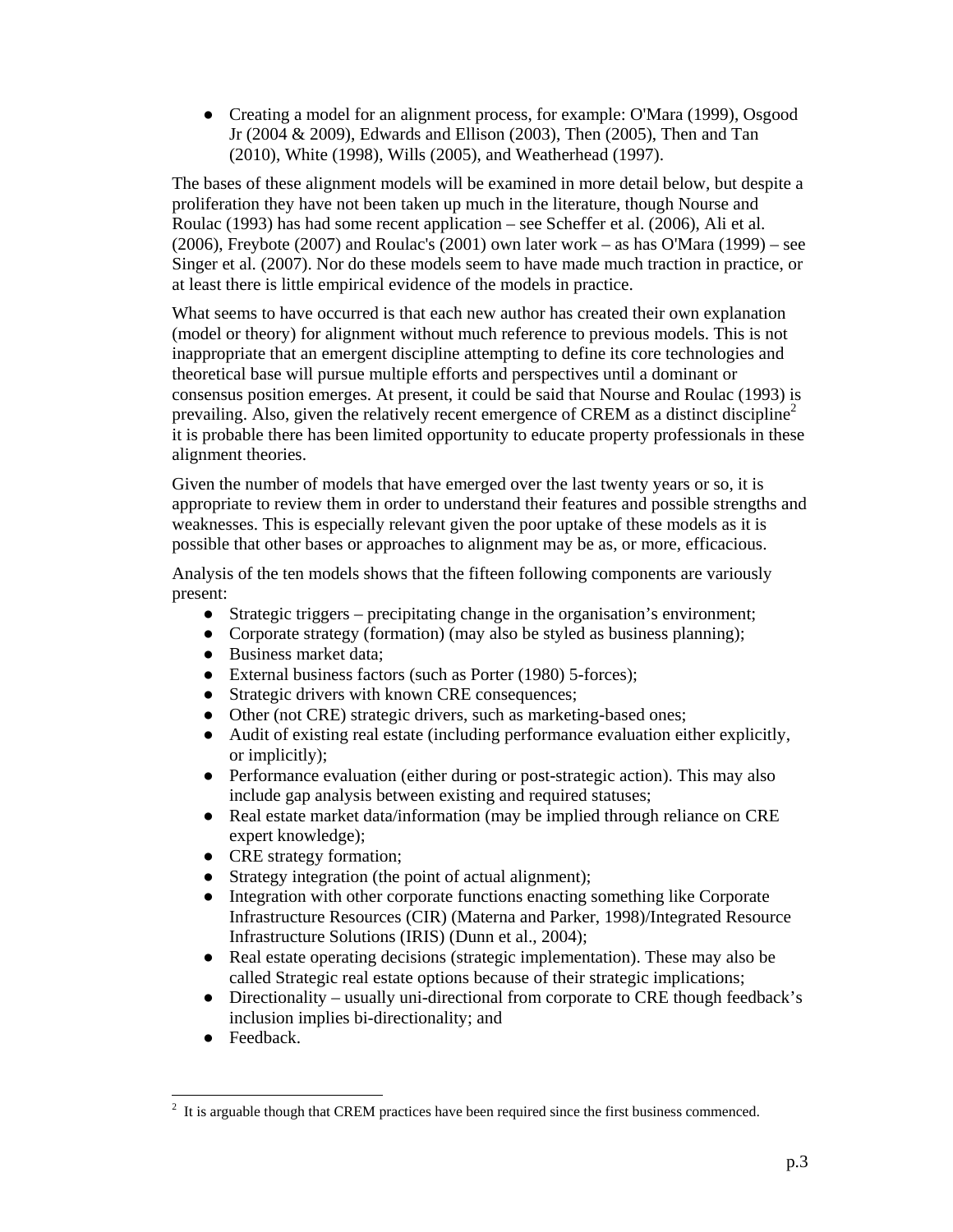It is rare for the models to include all components, though in some instances they are implied, or are clearly external to the actual model as either pre-cursor or parallel processes (Table I). Analysis shows that five (of ten) are near complete models having 12 or more components present or implied, three substantially complete models with between seven and twelve components present or implied, and two substantially incomplete models with seven or less components.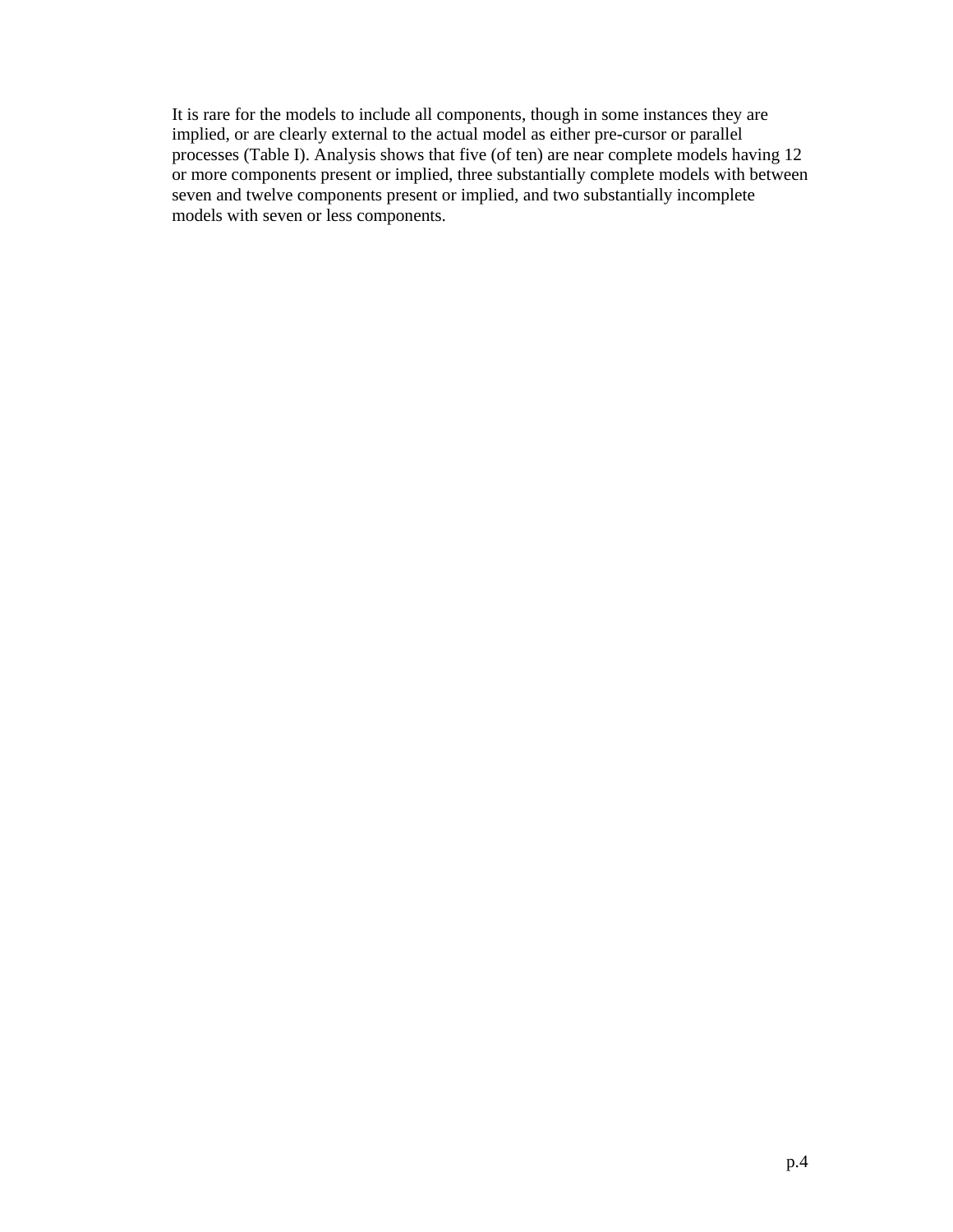|                                           | <b>Alignment models</b>  |                           |                |                     |                            |                          |                |             |                        |                     |  |  |  |
|-------------------------------------------|--------------------------|---------------------------|----------------|---------------------|----------------------------|--------------------------|----------------|-------------|------------------------|---------------------|--|--|--|
| <b>Components</b>                         | Nourse and Roulac (1993) | Weatherhead (1997, Ch. 4) | White (1998)   | Englert (2001)      | Edwards and Ellison (2003) | Osgood, Jr (2004 & 2009) | Wills $(2005)$ | Then (2005) | Scheffer et al. (2006) | Then and Tan (2010) |  |  |  |
| Strategic triggers<br>Corporate strategy  | П<br>$\blacksquare$      | $\blacksquare$<br>■       | О              | $\blacksquare$<br>О | 図                          | П<br>$\blacksquare$      | X              | ▅<br>■      | ٠                      |                     |  |  |  |
| (formation)                               |                          |                           |                |                     |                            |                          |                |             |                        |                     |  |  |  |
| Business market data;                     | о                        | ■                         |                | П                   | ▅                          | о                        | O              | O           | о                      |                     |  |  |  |
| External business factors                 | О                        | о                         |                | О                   | $\blacksquare$             | о                        |                | ┓           | О                      |                     |  |  |  |
| Strategic drivers with                    | о                        | ш                         |                | П                   |                            | ٠                        |                | ٠           |                        |                     |  |  |  |
| CRE consequences                          |                          |                           |                | ٠                   |                            |                          | о              |             |                        | ⊠                   |  |  |  |
| $(Other - not CRE)$<br>strategic drivers; |                          |                           |                |                     |                            |                          |                |             |                        |                     |  |  |  |
| Audit of existing real                    |                          | п                         |                |                     |                            |                          | ш              | Õ           | Õ                      | Ő                   |  |  |  |
| estate                                    |                          |                           |                |                     |                            |                          |                |             |                        |                     |  |  |  |
| Performance evaluation                    |                          | о                         |                |                     |                            |                          | ٠              |             |                        | П                   |  |  |  |
| Real estate market<br>data/information    | О                        |                           |                |                     |                            |                          |                | О           |                        |                     |  |  |  |
| CRE strategy formation                    | m                        |                           |                | ■                   | ш                          |                          | ш              | ■           |                        |                     |  |  |  |
| Strategy integration<br>(alignment)       | H                        |                           |                | ٠                   |                            | ш                        | ш              | ▅           |                        |                     |  |  |  |
| Integration with other                    | m.                       |                           |                | ٠                   | О                          |                          | о              | О           |                        | П                   |  |  |  |
| corporate functions<br>(CIR/IRIS)         |                          |                           |                |                     |                            |                          |                |             |                        |                     |  |  |  |
| Real estate operating                     |                          |                           |                | П                   |                            |                          |                |             |                        |                     |  |  |  |
| decisions (strategic                      |                          |                           |                |                     |                            |                          |                |             |                        |                     |  |  |  |
| implementation)                           |                          |                           |                |                     |                            |                          |                |             |                        |                     |  |  |  |
| Directionality                            | ٠<br>П                   | о                         |                | ■                   | ■                          | ■                        | $\blacksquare$ | ■           |                        | $\blacksquare$      |  |  |  |
| Feedback<br>No. of components             | 13                       | $\overline{15}$           | $\overline{7}$ | 12                  | 10                         | 12                       | 10             | 14          | $\overline{7}$         | 10                  |  |  |  |
| present $(n = 15)$                        |                          |                           |                |                     |                            |                          |                |             |                        |                     |  |  |  |

*Table I. Analysis of existing CRE alignment models* 

**Legend**

**Included** 

Implied

External to described model

Some of the models seem real estate-centric despite the desirability of a relationship to organisational strategic processes. This can be seen in the gaps and amount of implied components above the top broken line in the table. The relationship between organisational and CREM strategy is often evident as a uni-directional process in only dealing with the real estate consequences, though bi-directionality, that is, CRE strategy contributing to or influencing corporate strategy is implied in many instances via forms of feedback. Even the model that makes most of corporate strategy informed by real estate strategy (Weatherhead, 1997) appears strongly uni-directional; though the strategic integration component employed in this model does allow for cross-linking of CRE and organisational strategy at that point.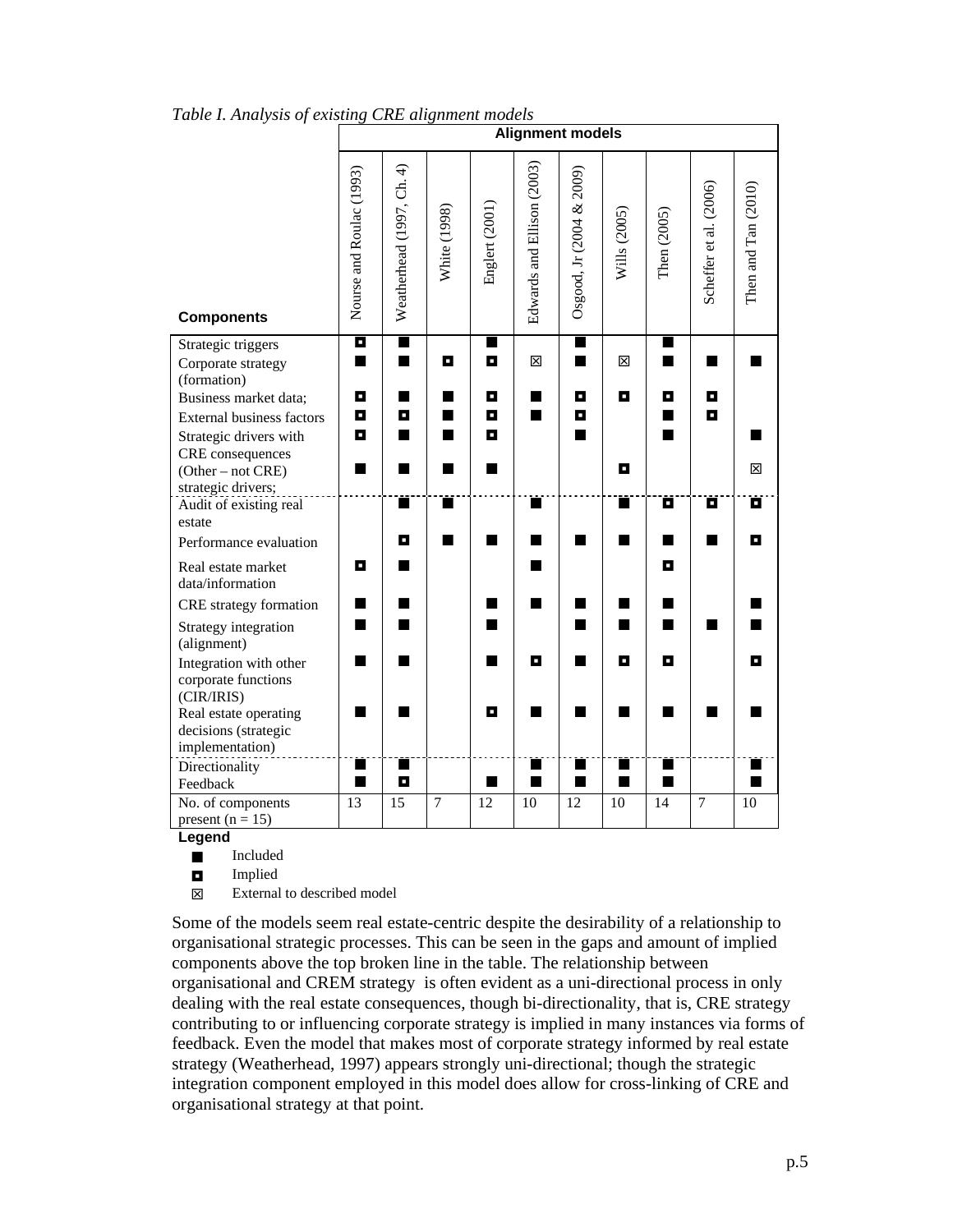The sequencing of components also varies between different models. For instance, Weatherhead (1997) locates an audit of existing real estate as one of three first, parallel components. White (1998) has that component as the fifth element in his model, starting with a form of corporate strategy (as business planning), which is one of Weatherhead's three first, parallel components.

This variability between the models could have at least 3 origins:

- 1. The emergent discipline is yet to agree its core technology of strategic alignment;
- 2. The theories represented by the models are only general guidance or explanations. Practitioners, should they wish to apply that theory, must fill in the necessary details for their particular circumstances of application, as is usual in applying theory (Dainton and Zelley, 2005); and
- 3. CREM is a 'scientific' field where theoreticians are weakly bound both functionally and strategically, that is they do not depend on each other for professional or scientific validity and advancement. As a result, they may pursue a variety of goals with a variety of scientific procedures. Consequently, there is little coordination of problems that are considered, or results that are produced. Such characteristics have been noted as common to management studies (Whitley, 2000), of which CREM is one. This paper's integrative analysis seeks to counteract, somewhat, the tendency towards disconnection and isolation evident in CREM theorisation.

This analysis of the components of existing alignment models suggests that any model or process of alignment needs to address all fifteen components listed above. The list also provides a basis for testing any such model or process for completeness. Further work is clearly needed as to optimal processes, though Englert's (2001) model could be useful in suggesting four possible entry points (strategic triggers) and consequential pathways through alignment.

## *Other possible approaches to alignment*

It was noted at the outset of the previous section that two possible approaches to CRE and organisational alignment feature in the literature – single factors or models. Despite their prevalence, it is possible, given a singe factor is inadequate for a multi-dimensional environment, and models have had limited take-up, that these existing approaches fail to fully capture aspects of the alignment phenomenon.

The single factors represent a *deterministic* response, in that a single factor determines the alignment. The models are a more complex approach representing an *algorithm*-based approach as a series of defined steps though variability in completeness (as shown above) may make application in practice difficult.

In surveys of CRE executives they are persistently able to respond as to whether they or their companies do, or do not, align corporate and real estate strategies (Bon et al., 2002; DEGW, 2006; McDonagh, 2008). This suggests that they may know alignment when they see it, meaning that *heuristics* may be at work (Tversky and Kahneman, 1974), though it is by no means certain that these judgements reflect actual alignment. These heuristics represent intuitive judgement which, while often accurate, can be subject to biases. In a professional context, like CREM, these judgements may be professional rules-of-thumb often arrived at through the trials-and-errors of practice as an overlay to, or an elaboration on, theories learnt in professional education. Schön (1983) notes the importance of reflective practice in developing knowledge from those trials-and-errors, and perhaps elevating that knowledge above that of an unconscious heuristic.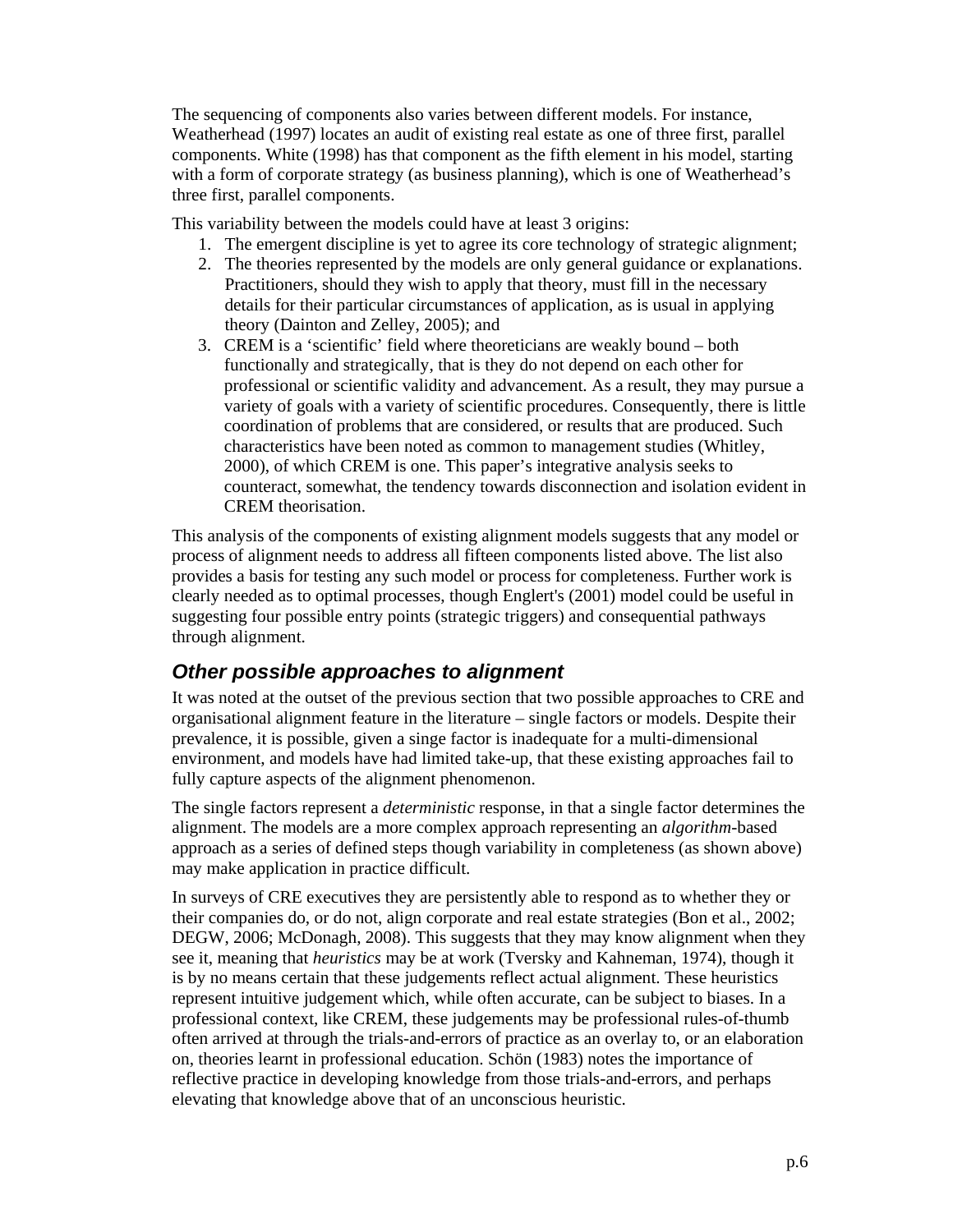Alternatively, given the increasing speed of business cycles and turnover of senior management with resultant changes in organisational strategy perhaps it is not as important to get the alignment 'right' as this 'rightness' will be rendered obsolete by increasingly frequent organisational strategic changes. Perhaps the best that can be achieved is a series of 'steady states' (Then, 2005) interspersed within dynamic strategic circumstances.

While flexibility is suggested as a way of postponing such obsolescence for physical and financial CRE aspects (Allehaux and Tessier, 2002; Crosby et al., 2006), perhaps what is important for CRE organisations is that alignment is attempted, even if 'perfected' alignment is neither a realisable not a durable phenomenon. This suggests that strategic alignment is a *wicked problem* (Conklin, 2005) where adopting a 'strategic mindset' (O'Mara, 1999) is more valuable than deriving a permanent alignment 'magic bullet'. Wicked problems are solvable but not readily so by rational means to achieve definitive answers. Their ten properties have been identified (Camillus, 2008) and include:

- The uniqueness of every wicked problem;
- There is no definitive formulation of the problem;
- Every problem is a symptom of another problem;
- It is difficult/impossible to define completely (exhaustively) all possible solutions;
- Every solution is a 'one-shot' in that the future is altered by the attempt which means that the solution is not exactly repeatable;
- There is no immediate test and no ultimate test of a solution;
- Solutions are good/bad, not true/false; and
- There is no stopping rule, that is, a final, definitive solution is never reached.

A fifth alternative is that the strategic process at an organisational level and, by extension, at the CREM level involves trade-offs (Brandenburger and Nalebuff, 1995; Nourse and Roulac, 1993). Such a line of enquiry was suggested in a recent review of the researcher's. This suggests that *game theory* might be a useful theoretical approach to understanding alignment of organisations and their corporate real estate management (Pullen (2008) reviewing Heywood and Kenley (2008)) as has been used in examining CREM's leasing transactions (Pfrang and Wittig, 2008).

In summary, this analysis suggests that there are five possible conceptual approaches to corporate real estate alignment:

- Single factor determinism;
- Algorithms (models);
- Heuristics;
- Wicked problems; and
- Game theory.

Another possible approach not considered here includes competitiveness alignment (Heywood and Kenley, 2008), which could be an algorithm.

#### *Presence of the approaches in the literature on CRE and strategy*

It has been noted that deterministic and algorithmic approaches prevail in the literature. The last three concepts listed above are not clearly apparent in the CREM alignment discourse but contain useful possibilities for CRE strategic alignment. Given the apparent lack of impact with the existing methods, it is worthwhile examining the discourse more carefully because the presence of the approaches would justify more detailed study of the application of these approaches in an empirical study of alignment practices.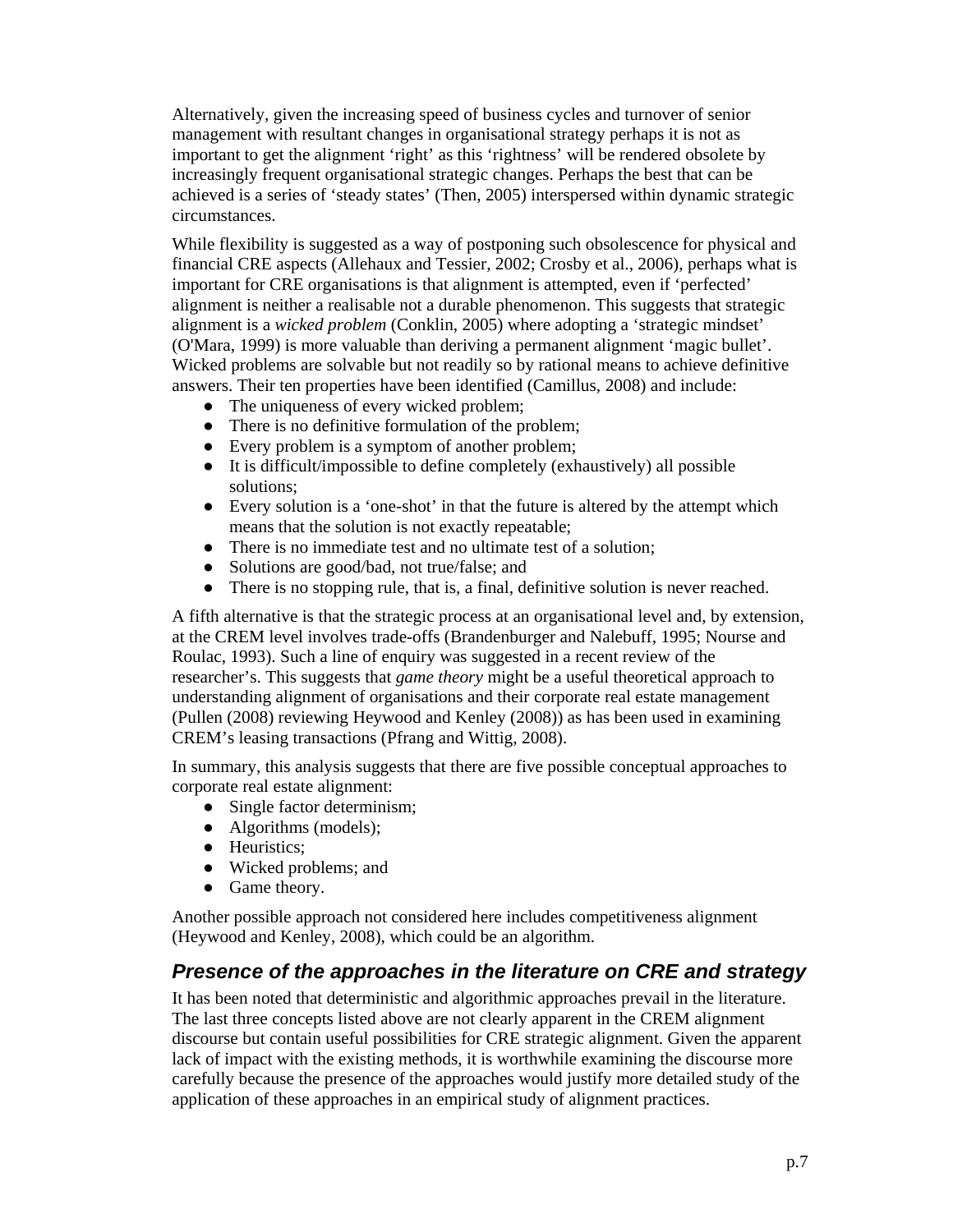|                         |                               | <b>Applicable approaches</b>                                                                                                  |                                                                                                     |           |                |             | <b>Origins</b>                  |           |           | Form of alignment                                              |                   |         |           |             |                  |
|-------------------------|-------------------------------|-------------------------------------------------------------------------------------------------------------------------------|-----------------------------------------------------------------------------------------------------|-----------|----------------|-------------|---------------------------------|-----------|-----------|----------------------------------------------------------------|-------------------|---------|-----------|-------------|------------------|
|                         |                               | Single factor<br>determinism                                                                                                  | Algorithm                                                                                           | Heuristic | Wicked problem | Game theory | Other                           | Normative | Empirical | reflective practice<br>Distillation of                         | Artefact (a plan) | Process | Behaviour | State       | Other            |
|                         | Levy and Hook, Jr (1987a)     | $\Box$                                                                                                                        | О                                                                                                   |           | □              | □           |                                 | Y         |           | $\overline{\mathsf{Y}}$                                        | o                 | ▣       |           |             |                  |
|                         | (Levy and Hook, Jr (1987b)    | $\blacksquare$                                                                                                                |                                                                                                     |           |                |             |                                 | Y         |           | Y                                                              |                   | ▣       |           |             |                  |
|                         | Nourse and Roulac $(1993)^1$  |                                                                                                                               | O                                                                                                   |           | $\Box$         | ⊡           |                                 | Ý         |           | Y                                                              |                   | О       | ▣         | ⊡           |                  |
|                         | Weatherhead (1997, Ch. 4)     |                                                                                                                               | О                                                                                                   |           |                | П           |                                 | Y         | Y         | Υ                                                              |                   | о       | П         | 同           |                  |
|                         | White (1998)                  |                                                                                                                               | ▣                                                                                                   |           | $\Box$         |             |                                 | Y         |           | Υ                                                              | П                 | П       |           |             |                  |
|                         | O'Mara $(1999)^2$             | $\overline{\phantom{a}}$                                                                                                      | П                                                                                                   |           | $\Box$         | □           |                                 | Y         | Υ         | Υ                                                              |                   | ▣       | ▣         | ⊡           |                  |
|                         | Englert (2001)                |                                                                                                                               | O                                                                                                   | □         | $\Box$         |             |                                 |           | Y         | Υ                                                              |                   | П       | ▣         | $\Box$      |                  |
|                         | Roper (2001)                  | О                                                                                                                             | $\overline{\phantom{a}}$                                                                            | $\Box$    |                |             |                                 | Y         |           | Y                                                              | ▣                 | П       | П         |             |                  |
|                         | Roulac (2001)                 | $\blacksquare$                                                                                                                | П                                                                                                   |           | $\Box$         | ⊡           |                                 | Υ         |           | Y                                                              |                   | О       |           | ⊡           |                  |
|                         | Acoba and Foster $(2003)^3$   | $\Box$                                                                                                                        | O                                                                                                   | □         |                |             |                                 | Y         | Υ         |                                                                | ⊡                 | П       |           | 同           |                  |
|                         | Allard and Barber (2003)      | o                                                                                                                             |                                                                                                     |           |                |             |                                 | Y         | Υ         |                                                                |                   |         |           |             |                  |
|                         | Edwards and Ellison (2003)    |                                                                                                                               | П<br>О                                                                                              |           | □              | L           |                                 | Y<br>Y    |           | Υ<br>Y                                                         | ⊡                 | о<br>о  |           | ⊡<br>$\Box$ |                  |
|                         | Osgood, Jr $(2004 \& 2009)^4$ | п                                                                                                                             |                                                                                                     |           |                |             |                                 |           | Υ<br>Υ    |                                                                |                   |         |           | $\Box$      |                  |
|                         | Pfnuer, et al. (2004)         |                                                                                                                               | ш                                                                                                   |           | □              |             |                                 | Y         | Y         |                                                                | Π                 | о       |           | Π           |                  |
|                         | Then (2005)<br>Wills (2005)   |                                                                                                                               | П                                                                                                   |           |                |             |                                 | Y         |           |                                                                |                   |         |           |             |                  |
|                         | Lindholm and Levainen (2006)  |                                                                                                                               | О                                                                                                   |           |                |             |                                 | Y         | Y         |                                                                |                   |         |           |             |                  |
|                         | Scheffer, et al. (2006)       |                                                                                                                               | ш                                                                                                   |           |                |             |                                 | Y         | Υ         |                                                                |                   | ■       |           | ⊡           |                  |
|                         | Singer, et al. (2007)         |                                                                                                                               | ▣                                                                                                   |           |                |             | $\Box^5$                        |           | Y         |                                                                |                   | П       |           |             |                  |
|                         | Bouri, et al. (2008)          | О                                                                                                                             |                                                                                                     |           | ⊡              |             |                                 | Υ         |           |                                                                |                   | О       |           | ⊡           |                  |
|                         | <b>Haynes</b> (2008)          | ▣                                                                                                                             |                                                                                                     | $\Box$    | $\Box$         |             |                                 |           | Υ         |                                                                |                   |         |           |             | $\blacksquare^6$ |
|                         | Then and Tan (2010)           |                                                                                                                               | ш                                                                                                   | $\Box$    |                |             |                                 | Y         | Υ         | Y                                                              | ⊡                 | o       |           | ⊡           |                  |
|                         | Legend                        |                                                                                                                               |                                                                                                     |           |                |             |                                 |           |           |                                                                |                   |         |           |             |                  |
| ■                       | Paper's sole concept          | <b>Notes</b><br>1                                                                                                             |                                                                                                     |           |                |             |                                 |           |           | Implies a cause-effect process - identify factors in a mapping |                   |         |           |             |                  |
| П                       | Paper's principal concept     |                                                                                                                               |                                                                                                     |           |                |             | exercise which gives alignment. |           |           |                                                                |                   |         |           |             |                  |
| ▣                       | Paper includes concept        | $\mathbf 2$                                                                                                                   |                                                                                                     |           |                |             |                                 |           |           |                                                                |                   |         |           |             |                  |
| $\overline{\mathbf{E}}$ | Paper implies concept         | 3                                                                                                                             | Model is a high-level structuring process across 3 possibilities.<br>Only internal to the CRE Unit. |           |                |             |                                 |           |           |                                                                |                   |         |           |             |                  |
| $\Box$                  | Paper allows its inference    | $\overline{\mathbf{4}}$                                                                                                       | Seems reliant on this particular analyst.                                                           |           |                |             |                                 |           |           |                                                                |                   |         |           |             |                  |
|                         |                               | 5                                                                                                                             | Relies on models of O'Mara (1999) & Nourse & Roulac (1993).                                         |           |                |             |                                 |           |           |                                                                |                   |         |           |             |                  |
|                         |                               | 6<br>The theoretical model incorporates 8 cascading levels of dimensions<br>from business environment to people's psychology. |                                                                                                     |           |                |             |                                 |           |           |                                                                |                   |         |           |             |                  |
|                         |                               |                                                                                                                               |                                                                                                     |           |                |             |                                 |           |           |                                                                |                   |         |           |             |                  |

*Table II. Identifying the approaches in the literature on CRE and strategy* 

Analysis of the literature on alignment (Table II) shows the prevalence of the algorithmic approach. The single factor deterministic approach was also reasonably evident, though much of the literature containing single factors was not fully considered for this paper which concentrated more on models. Single factor alignment was considered and more extensively present in (Wills, 2005) review of the alignment literature.

The table shows that alignment as a process predominates though the implications that it is a state are also highly evident. Behaviour  $\overline{-}$  as in having a strategic mindset<sup>3</sup> – and producing an artefact (a plan that contained aligned strategies) are also well represented.

 $\overline{a}$ 

 $3$  On a psychological basis, arguably, this should be cognitively-based not behaviourally-based.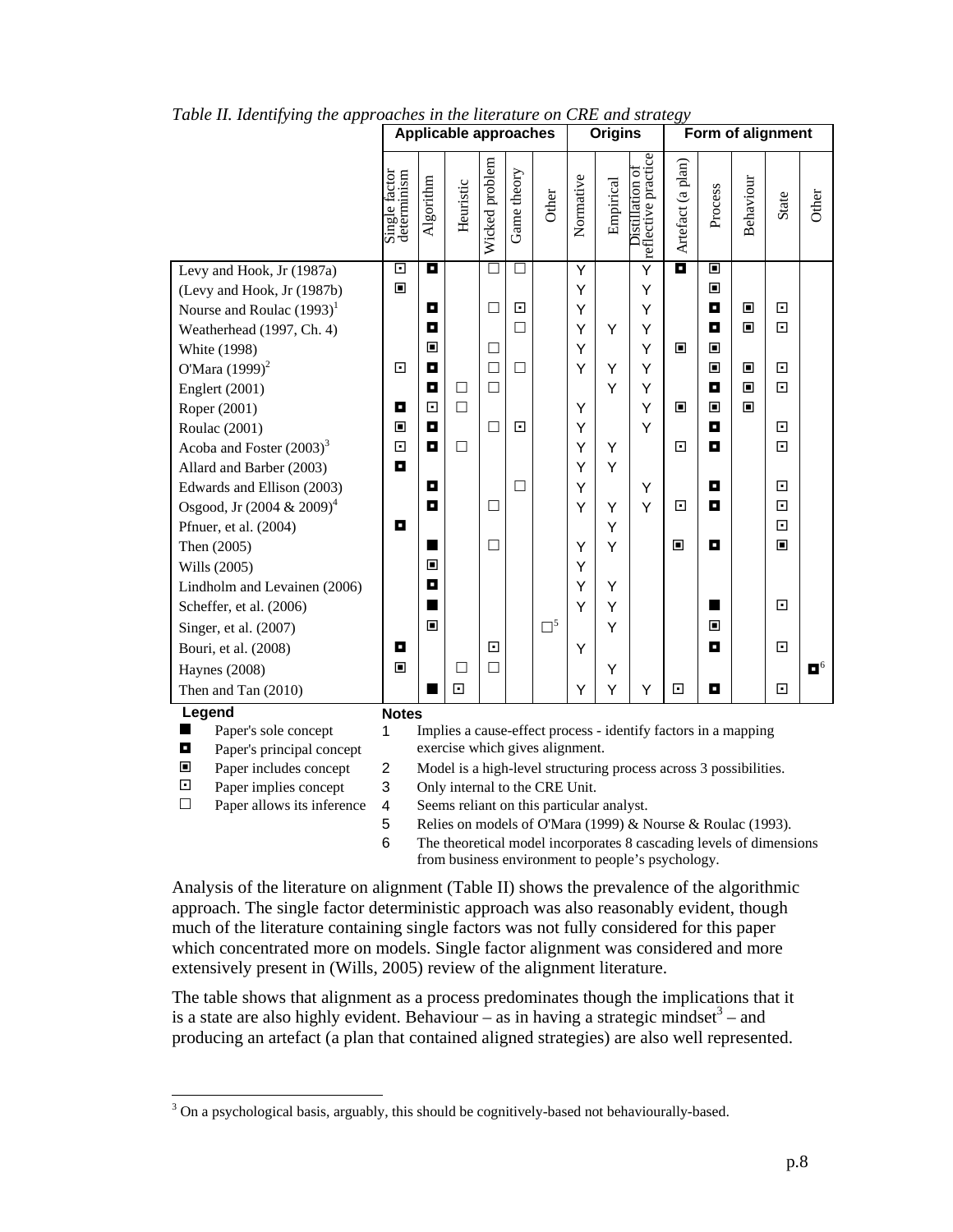Where the latter occurred it was often noted that this was an artefact mutable through changing business circumstances and needs, perhaps suggesting wickedness to alignment.

The other aspect that the table contains is reference to the origin of the article's alignment proposal. These were either a distillation of the author's reflection on alignment practice (often from their own experience) or originating from empirical studies; in some cases from both. Predominantly, the origins had a normative slant to them as attempts to create standards or provide prescriptions for practice. Given the algorithms' variability and incompleteness noted previously, it is hard to see how they could act as effective standards or prescriptions other than by relying a great deal on the expert knowledge of the applying CREM practitioner. Perhaps this is part of the explanation for the poor takeup in these models.

The three new approaches are hinted at or inferable from the literature. A strong hint, though not considered here because it was not an alignment article, is Roulac (2004) nineteenth way to avoid making CRE mistakes ('Perceiving what game you are playing and how the rules are applied') which explicitly identifies game theory's applicability to CREM as does Pfrang and Wittig (2008). That these new approaches can be inferred confirms that a more systematic investigation of them in CREM is warranted.

#### *Early results from the empirical study*

The empirical study is currently underway around a number of group interviews with industry professionals using case study scenarios to examine how they might do alignment in these cases. Two scenarios are planned for each group session. However, the first session saw only a single scenario considered as the participants had a great deal to say in their two-hour session. Rather than truncating that information flow in order to move on to the second scenario it was thought better to continue the in-depth discussion that was occurring.

A series of questions based on the possible approaches act as prompts for the discussion. These were intended to allow the approaches used in trying to do alignment to be extracted from the data rather than asking for participants' theory about the approaches.

Evidence from the early data analysis shows alignment to be a relatively straight-forward concept where it is meant that CREM ensures that real estate management activities are consistent with organisational strategies. This matches the dictionary-based definition above. That these activities are determined by organisational strategies suggest a unidirectional character to alignment which is consistent with the literature's models.

Alignment was clearly noted as a whole-of-organisation activity, though connections with individual business units was also important, particularly knowing their 'business' if an aligned real estate solution was to be created. Because of this whole-of-enterprise character single factor deterministic alignment might only be applicable to and possible in individual business units.

There was a lack of evidence of explicit theoretical alignment models being applied, though a substantial amount of theorising about CREM generally was evident at times despite the research being constructed to achieve the application of theory rather than reporting of participants' theory.

Game theory was evident through the presence of stakeholders and their behaviour in alignment activities through either acceptance of, or push-back to, CREM's alignment activity. CREM behaviour in alignment practice was also noted as being important. That there was considerable utility in trade-offs, for instance, a small CRE concession (like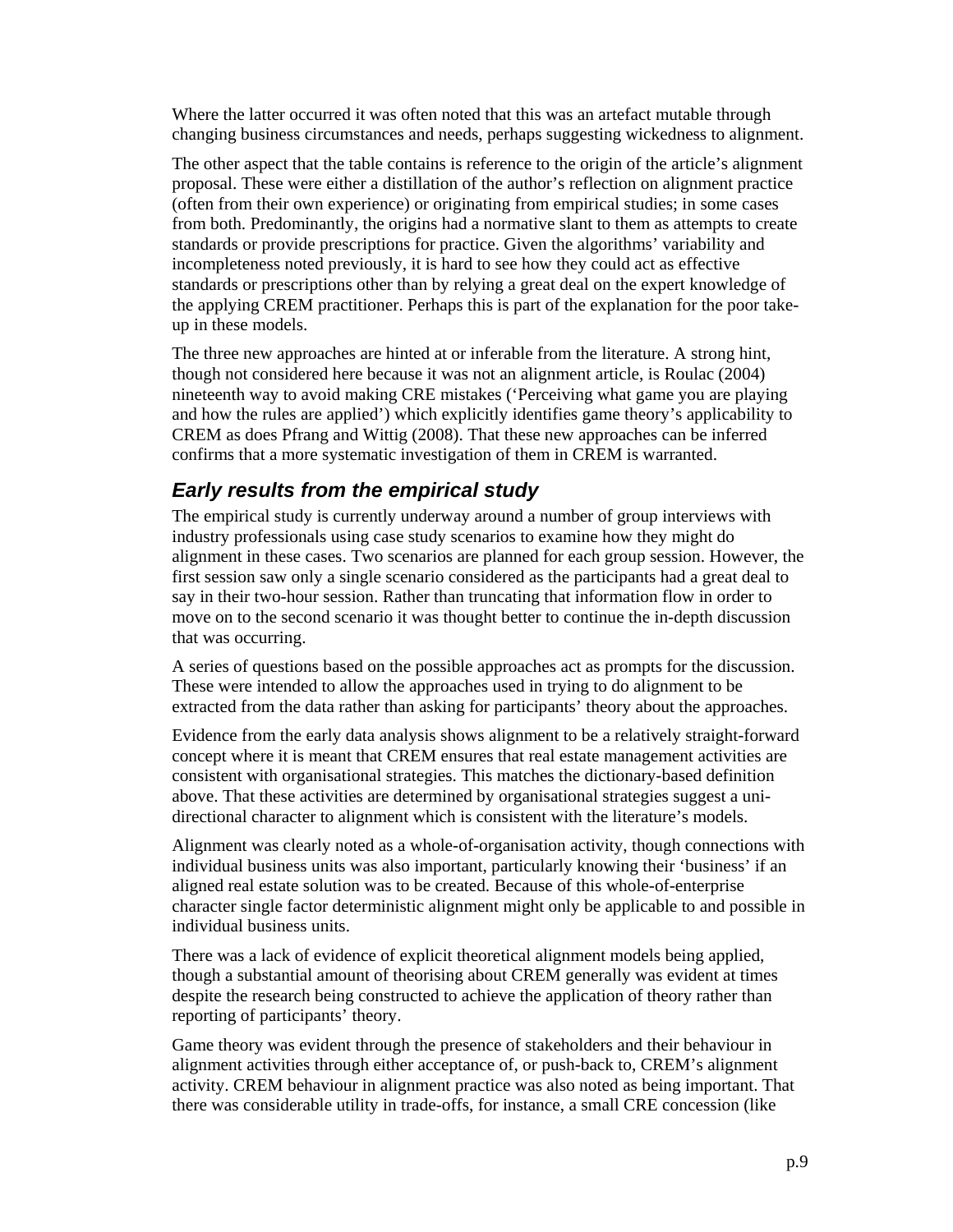servicing tearooms) to achieve a much bigger strategic gain, was clear evidence of a 'game' being employed; though it might not represent the mathematical-based games encountered in much of game theory.

'Games' is often a coded semantic reference to subterfuge. The early evidence here suggests that transparency is useful in achieving strategic CREM gains. This transparency could provide fairness to stakeholders that did not necessarily equate to blanket equality. It was possible, because of the transparency, to achieve organisation-wide CRE solutions that contained specific, customised solutions within it – like space allocations over the average – that were required by particular parts of the organisation for operational reasons. This achievement became possible from understanding the audience and dealing with them transparently rather than using opaque, 'game-playing' subterfuge.

This identification of both CREM and stakeholder behaviour, though consistent with game theory, is new to CRE alignment theory. Other aspects identifiable from early analysis are discernable in the alignment models discussed above. These include:

- The importance of CRE information or data;
- The requirement for an organisational strategy; and
- Having a CRE strategy.

A fourth element identified in the study – communication – is inferable in the above models' integration with other corporate functions, though not specifically identified therein.

#### *Discussion*

For some time CREM has been challenged in addressing the aligning of CRE and organisational strategy though this activity is, arguably, a core technology in the management of CRE. A couple of approaches have been utilised in the past – single deterministic factors, or creating a model of an alignment process. Relying on a single factor seems inadequate in a multi-dimensional field such as CREM. The alignment models exhibit degrees of variability and completeness. As such, this would make them difficult to directly apply as a template for practice, which could account for their low take-up there. The theoretical discourse that generated the models has also been variable as a result of the different individual perspectives that have been brought to bear on the problem. This variability may be attributable to the emergent nature of the discipline, or a disconnection inherent in the discipline's scientific basis. That disconnection itself may be attributable to the discipline's emergent nature, or the inherent nature of science and knowledge creation in management studies. Without necessarily wishing to transform the entire character of knowledge production in management studies it is obvious that CREM studies can be more rigorous and systematic in its theory generation. Hopefully, some of the work in this paper suggests ways of doing this.

In part, this lack of system may be traced to the following antecedents:

- Much of CREM's theorising has been done by CREM professionals seeking general explanations for and of their practice. This is an important and worthwhile feature of the discipline which also raises interesting questions about the theory of knowledge generation in emerging professional disciplines, such as: whether knowledge is professionally or academically derived; and what might be the role of each of those and their interconnections; and
- There are relatively few dedicated CREM researchers world-wide. A review of the CREM literature shows that many different property academics have from time-to-time addressed one or more CRE issue. However, a sustained stream of theoretical and empirical work from any individual or group is relatively rare; not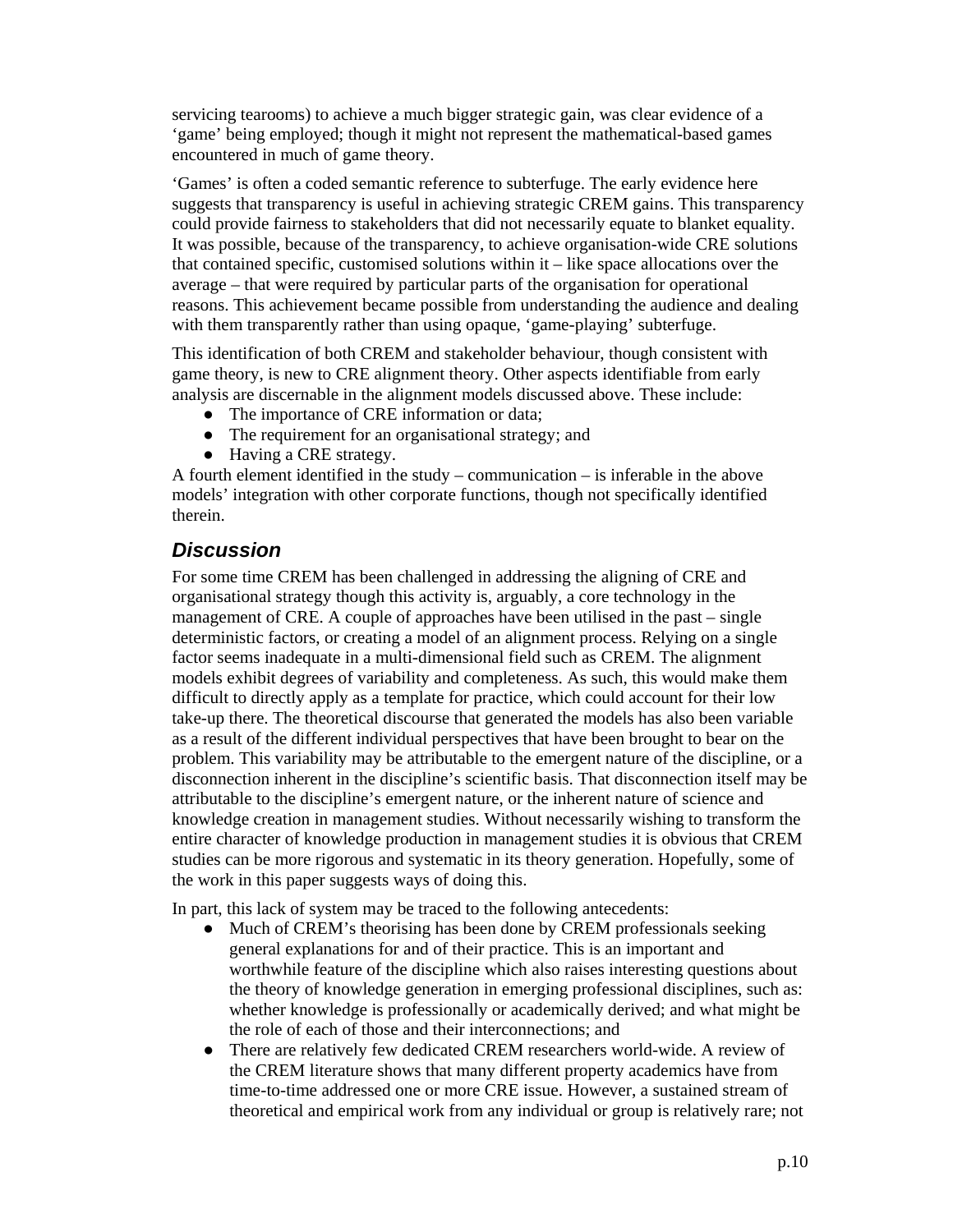unknown, but rare. This last comment somewhat overlooks those in facility management that have and are making sustained contributions to that field. A follow-on question relates to the relationship between the two fields represented by the different nomenclatures. Varyingly, they could be counted as one-and-thesame, as being distinctly different, or as having permeable boundaries where researchers, concepts and theories flow from one to the other. Further detailed consideration of this last point is beyond the scope of this paper.

This paper's engagement with strategic alignment of CRE has both theoretical and practical motivations. A theoretical one has been dealt with in the discussion directly above. A second theoretical motivation more clearly connected to practice is based on an observation of some practitioners saying that they are struggling with doing alignment and have done so for quite some time, seemingly without great traction. Analysing various attempts at theorising shows a prevalence of two approaches. Given the low take-up of models and the conundrum of practitioners struggling and yet high numbers of them being able to report alignment suggests that different approaches are required for both practice and theory.

This paper suggested the three following possible additional approaches be considered:

- Heuristics, being judgements which emerge from and are applications within professional practice. this may be applied in assessing consistency as the basis of alignment definition;
- Considering strategy formation and consequential alignment as wicked problems, for which there are suggestions to that effect (Camillus, 2008); and
- Game theory, which is suggested as applying to CREM (Roulac, 2004), but not widely considered further in any systematic way.

There is some evidence of these approaches in the CREM alignment literature but they are mostly only inferable, rather than being explicitly evident.

Early results from the empirical study show alignment is conceptually straight-forward being consistency between the two strategies. How that consistency is achieved is the issue.

Of the possible approaches, single factor determinism was suggested as possible but only at a single business unit level, not at the whole-of-enterprise level where alignment theory identifies it as most important. Of the three new approaches, game theory was the most evident though this did not appear to be mathematically-based, like much game theory. The importance of stakeholder and CREM behaviour in alignment activities indicated potential significant new CREM alignment theory and something to be considered in further parts of this study.

While further analysis and research is required to conclude the study, the early results are encouraging in confirming the applicability of at least some of the additional approaches suggested in this paper.

The practical implications of this work are several-fold. First, if a greater range of approaches apply to CRE strategic alignment there will need to be a commensurate change in the types of practices employed in alignment. For example, explicitly considering and identifying stakeholder payoffs, the degree of competition or cooperation between stakeholders, and optimal points in trade-offs between payoffs – all aspects of game theory (Kelly, 2003). This could be extended across the domains of CREM practice identified in Heywood and Kenley (2008) such as location selection, workplace styles and particularly the processes of their implementation, CREM organisational styles, and more.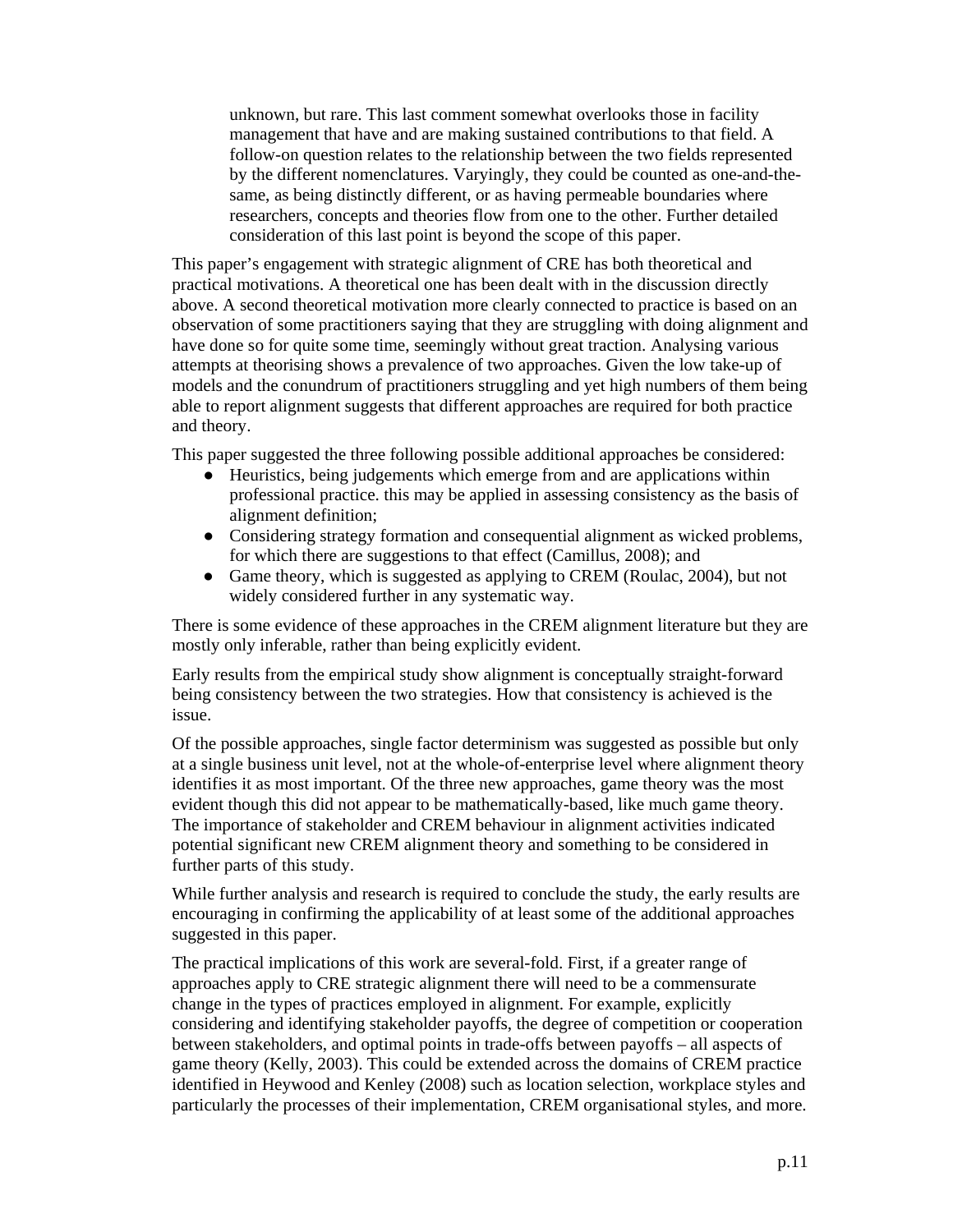Second, should wicked problems be identified as important (though not thus far) then specific CREM practices to 'tame' them will be useful. These practices would include recognising and making explicit the many stakeholders and their values and priorities; the multiplicity and inter-connectedness that are inherent in the CRE alignment problem; recognising the irreversibility of any alignment and that every occurrence of alignment will be unique. Identifying all the relevant CREM practices here is limited by space availability and warrants further exploration.

Third, should heuristics be important then practices to make those rules-of-thumb and iterative learning explicit would prove useful to build the required judgement. Research is almost certainly required to establish appropriate bases to that judgement and it might also be necessary to develop algorithms that include judgement components.

Fourth, a more complex algorithm can be developed. This paper's analysis of alignment models suggests the components that any such algorithm should contain. As noted above, incorporating judgement points applying heuristics might also be included at specific places in the algorithm. Fifth, CREM will need to move beyond hoping that a single CRE factor will provide enterprise-wide alignment, though it may be useful at a business unit level. Sixth, it is apparent that requisite changes in education will be required to promote appropriate knowledge development, either during professional education or more likely through professional development programs. Finally, organisations are imperfect, human constructs that never operate precisely as theory suggests they may. Therefore, what may be most needed is informed, flexible adaptive practice to operate as a CREM professional in doing CRE strategic alignment.

#### *Conclusion*

This paper set out to explore the theoretical and practical bases of the alignment of CRE and organisational strategies with a view to enhancing both, and overcoming the difficulty practitioners report in doing alignment. Existing approaches to alignment have been identified and a detailed examination of the components of the prevalent one (models or algorithms) has been conducted. That analysis' list provides a comprehensive basis for constructing and evaluating such models.

In addition, because of the seeming intractability of the alignment problem to the application of previous approaches, three additional approaches are suggested. An examination of the CREM literature infers their presence. An empirical study, albeit at early stages in this reporting, confirms the utility of, at least, game theory to CREM alignment practice. The expanded set of approaches suggests lines of future enquiry for investigating CRE strategic alignment and, as a whole, provides an expanded and much richer theorisation for this core CREM technology.

## *References*

- Acoba, F. J. and Foster, S. P. (2003) 'Aligning corporate real estate with evolving corporate missions: Process-based management models', *Journal of Corporate Real Estate*, 5, 2, pp. 143 - 164.
- Ali, Z., McGreal, S., Adair, A. and Webb, J. R. (2006) 'Corporate real estate strategy in the UK and Malaysia', *Journal of Corporate Real Estate*, 8, 4, pp. 168-177.
- Allard, L. E. and Barber, C. (2003) 'Challenges and opportunities in aligning real estate and the workplace with business strategy: A survey of leading CEOs', *Journal of Corporate Real Estate*, 5, 3, pp. 213 - 220.
- Allehaux, D. and Tessier, P. (2002) 'Evaluation of the functional obsolescence of building services in European office buildings', *Energy and Buildings*, 34, pp. 127-133.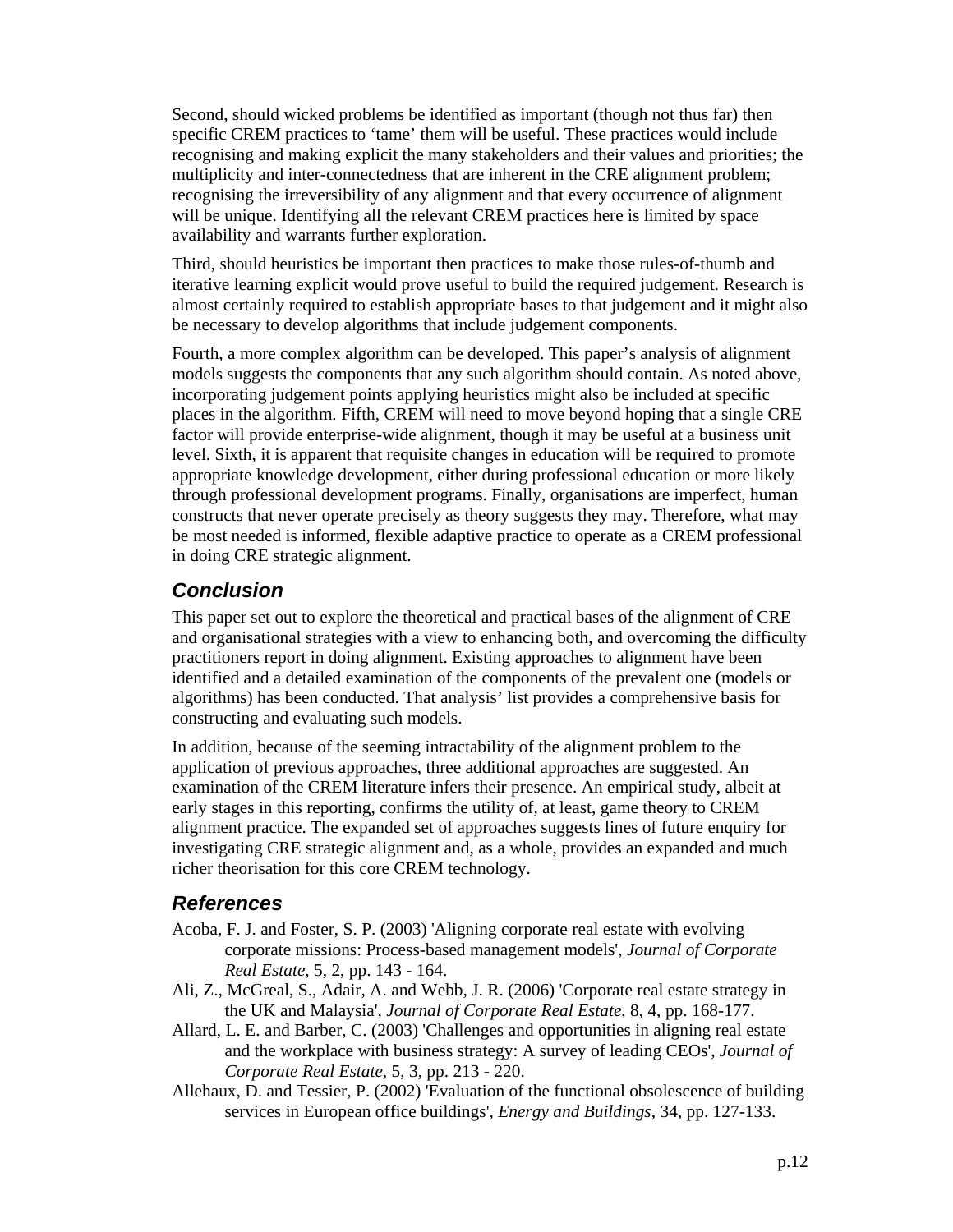- Appel-Meulenbroek, R., Brown, M. G. and Ramakers, Y. (2010) Strategic alignment of corporate real estate, In *European Real Estate Society (ERES) Conference,*  European Real Estate Society, Milano, June, www.eres.org.
- Bon, R., Gibson, V. and Luck, R. (2002) 'Annual CREMRU-JCI survey of corporate real estate management practices in Europe and North America: 1993-2001', *Facilities*, 20, 11/12, pp. 357-373.
- Bouri, G., Moretti, L. and Singh, G. (2008) 'Leveraging business geoegraphy: An enterprise value approach', *The Leader*, 7, 6, pp. 12-18.
- Brandenburger, A. A. and Nalebuff, B. J. (1995) 'The right game: use game theory to shape strategy', *Harvard Business Review*, Jul-Aug, pp. 57-69.
- Camillus, J. C. (2008) 'Strategy as a Wicked Problem', *Harvard Business Review*, 86, 5, pp. 98-106.
- Carn, N. G., Black, R. T. and Rabianski, J. S. (1999) 'Operational and organisational issues facing corporate real estate executives and managers', *Journal of Real Estate Research*, 17, 3, pp. 281-299.
- Conklin, J. (2005) *Dialogue mapping: Building shared understanding of wicked problems*, Wiley.
- Crosby, N., Hughes, C. and Murdoch, S. (2006) 'Exit strategies for business tenants', *Journal of Property Research*, 23, 3, pp. 215 - 235.
- Dainton, M. and Zelley, E. D. (2005) *Applying communication theory for professional life*, Sage Publishing, Thousand Oaks.
- DEGW (2006) *CoreNet Corporate Real Estate 2010 Survey: Australia and New Zealand*, CoreNet Global, Melbourne.
- Dunn, D., Ellzey, K., Valenziano, S. F., Materna, R., Kurtz, T. and Zimmerman, C. (2004) *CoRE 2010 Integrated Resource & Infrastructure Solutions*, CoreNet Global, Atlanta,
- Edwards, V. and Ellison, L. (2003) *Corporate property management: Aligning real estate and business strategy*, Blackwell Science, Malden, MA.
- Englert, J. (2001) *The strategic alignment handbook: A Corporate Infrastructure Resource (CIR) management application guide*, IDRC Foundation, Atlanta.
- Freybote, J. (2007) 'The application of corporate real estate strategies to sport facilities', *Proceedings of cobra 2007*, (eds.), Borello, L. and Thomas-Mobley, L., 6-7 September, Atlanta, Georgia.
- Gibson, V. R. and Lizieri, C. M. (2001) 'Friction and inertia: Business change, Corporate Real estate portfolios and the U.K. office market', *Journal of Real Estate Research*, 22, 1/2, pp. 59-79.
- Haynes, B. P. (2008) 'Impact of workplace connectivity on office productivity', *Journal of Corporate Real Estate*, 10, 4, pp. 286 - 302.
- Heywood, C. and Kenley, R. (2008) 'The Sustainable Competitive Advantage Model for corporate real estate', *Journal of Corporate Real Estate*, 10, 2, pp. 85-109.
- Heywood, C., Kenley, R. and Waddell, D. (2009) 'The CRE Toolbox: Addressing persistent issues in corporate real estate management', *Proceedings of 15th Pacific Rim Real Estate Society (PRRES) Conference*, (ed.),  $\triangle$ (eds.), January, Sydney, Vol, www.prres.net/
- Heywood, C., Smith, J., Brawn, G. and Missingham, G. (2004) 'Innovation in Facilities Management practice using a performance approach', *Proceedings of cobra 2004*, September, Leeds.
- Kaplan, R. S. and Norton, D. P. (2006) *Alignment: Using the Balanced Scorecard to create corporate synergies*, Harvard Business School Press, Boston.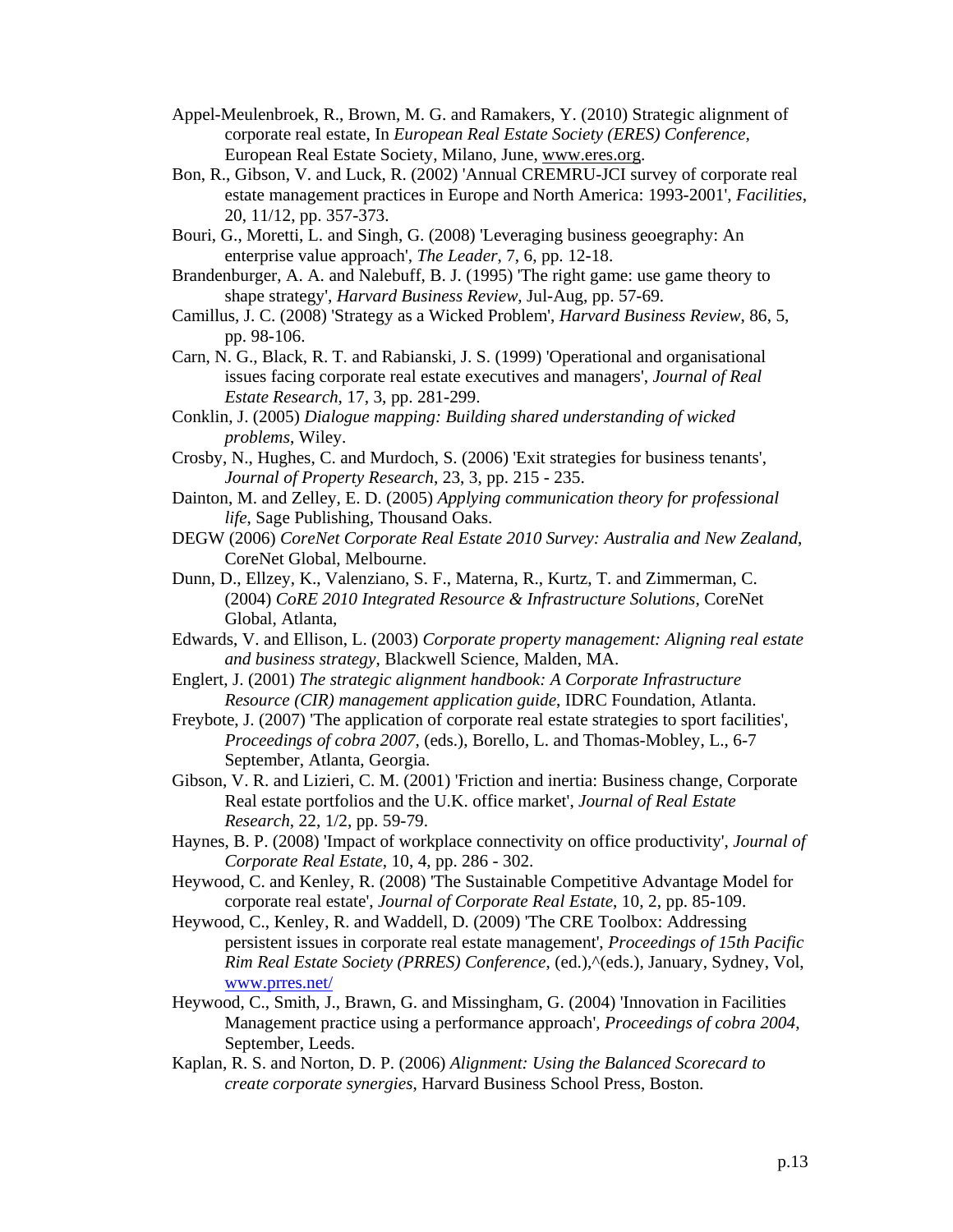- Kelly, A. (2003) *Decision making using game theory: an introduction for managers*, Cambridge University Press, New York.
- Levy, G. M. and Hook Jr, R. C. (1987a) 'Choosing strategic objectives', In *Corporate real estate handbook*, (ed.), Silverman, R. A., McGraw-Hill, New York, pp. 17-32.
- Levy, G. M. and Hook Jr, R. C. (1987b) 'Implementing strategic objectives', In *Corporate real estate handbook*, (ed.), Silverman, R. A., McGraw-Hill, New York, pp. 43-60.
- Lindholm, A.-L. and Levainen, K. I. (2006) 'A framework for identifying and measuring value added by corporate real estate', *Journal of Corporate Real Estate*, 8, 1, pp. 38-46.
- Materna, R. and Parker, J. R. (1998) *Corporate infrastructure resource management: an emerging source of competitive advantage*, IDRC, Atlanta,
- McDonagh, J. (2008) 'The development of corporate real estate asset management in New Zealand', *Journal of Corporate Real Estate*, 10, 3, pp. 183-195.
- Nourse, H. O. and Roulac, S. E. (1993) 'Linking real estate decisions to corporate strategy', *Journal of Real Estate Research*, 8, 4, pp. 475-495.
- O'Mara, M. A. (1999) *Strategy and place: Managing corporate real estate and facilities for competitive advantage*, The Free Press, New York.
- Osgood Jr, R. T. (2004) 'Translating organisational strategy into real estate action: The strategy alignment model', *Journal of Corporate Real Estate*, 6, 2, pp. 106 - 117.
- Osgood Jr, R. T. (2009) *Survey results and practical experience with the Fortune 1000*, CoreNet Global, Atlanta,

http://www2.corenetglobal.org/dotCMS/kcoAsset?assetInode=4882374.

- Pfnuer, A., Schaefer, C. and Armonat, S. (2004) 'Aligning corporate real estate to real estate investment functions: Improved property decision making using a real option approach', *Journal of Corporate Real Estate*, 6, 3, pp. 243 - 264.
- Pfrang, D. C. and Wittig, S. (2008) 'Negotiating office lease contracts: From a gametheoretical towards a behavioural view', *Journal of European Real Estate Research*, 1, 1, pp. 88 - 105.
- Porter, M. E. (1980) *Competitive strategy: techniques for analysing industries and competitors*, Free Press, New York.
- Prasow, S. and Sargent, K. (2009) 'Planning for uncertainty: Strategies for today and beyond', *The Leader*, November/December,pp. 12-16.
- Pullen, W. (2008) 'CRE critique and expert interpretation', *Journal of Corporate Real Estate*, 10, 3, pp. 224-226.
- Roper, K. O. (2001) 'Aligning corporate real estate with the business of your company', *Journal of Corporate Real Estate*, 3, 3, pp. 222 - 231.
- Roulac, S. E. (2001) 'Corporate property strategy is integral to corporate business strategy', *Journal of Real Estate Research*, 22, 1/2, pp. 129-151.
- Roulac, S. E. (2004) *275 Corporate Real Estate and Place Mistakes and How You Can Avoid Them*, Property Press.
- Scheffer, J. J. L., Singer, B. P. and Van Meerwijk, M. C. C. (2006) 'Enhancing the contribution of corporate real estate to corporate strategy', *Journal of Corporate Real Estate*, 8, 4, pp. 188-197.
- Schön, D. A. (1983) *The reflective practitioner: How professionals think in action*, Basic Books, New York.
- Singer, B. P., Bossink, B. A. G. and Vande Putte, H. J. M. (2007) 'Corporate real estate and competitive strategy', *Journal of Corporate Real Estate*, 9, 1, pp. 25-38.
- Spee, R. and Douw, W. (2003) 'Cost-reduction location strategies', *Journal of Corporate Real Estate*, 6, 1, pp. 30 - 38.